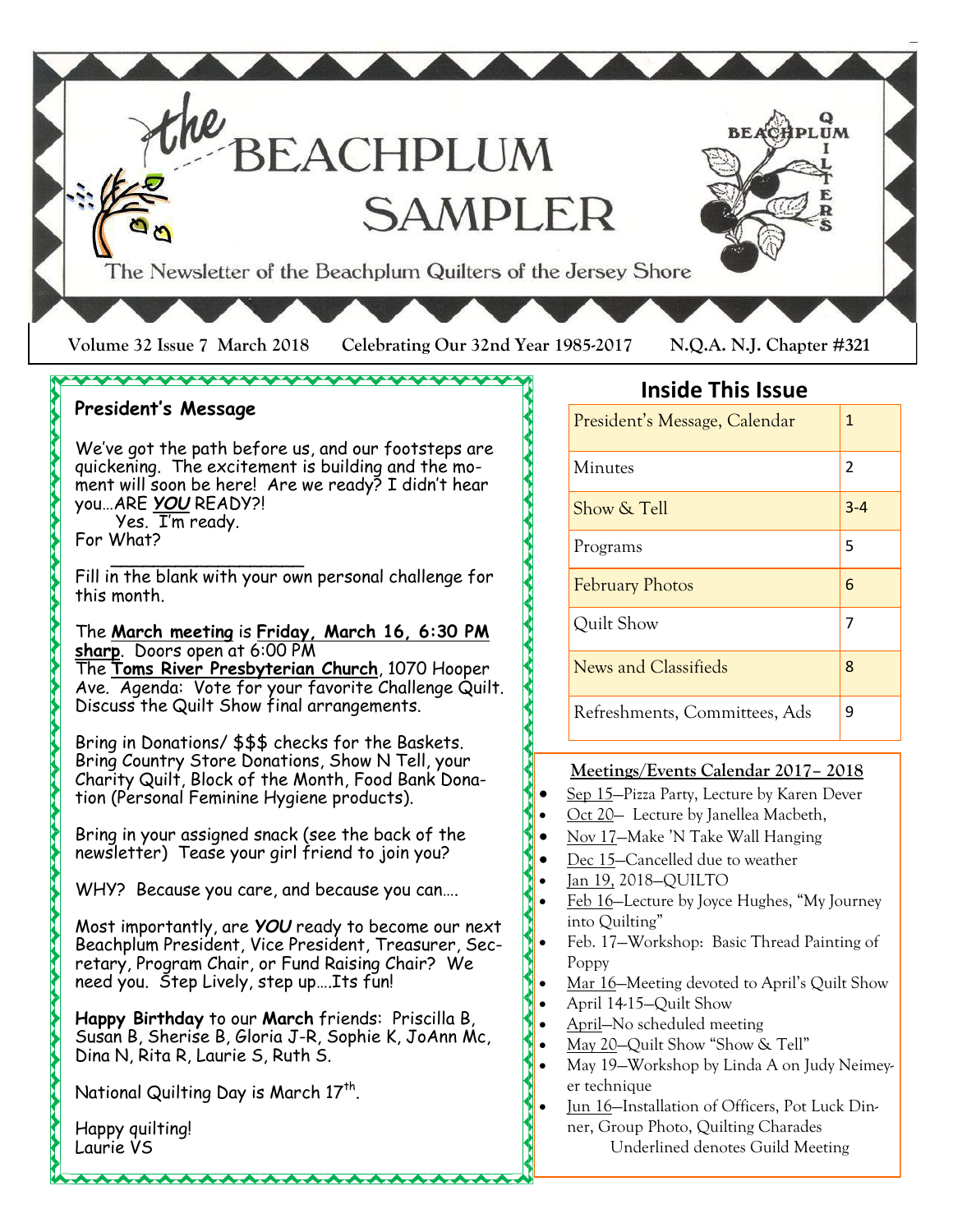### **Minutes of February 16, 2018 Meeting**

Meeting was called to order at 6:30 pm by President, Laurie S. Members were welcomed. A moment of silence was observed for the Parkland, FL victims. Food Bank and feminine products were collected. Members took a fortune cookie to celebrate Chinese New Year- the year of the dog. Sign up still open for tomorrow's thread painting workshop with Joyce Hughes. Rebecca's Reel Guild will have a bus trip March 22 – see Pru P. for details. Attendance card quilt block was described – Rocky Road to Kansas.

Motion made to approve **minutes** from January meeting with correction by Lorraine H. Seconded by Jane S. Passed.

**Treasurer's Report** (Ann B.) – Beginning balance - \$9367.01. Total receipts - \$1025.03. Total expenses - \$1653.11. Ending balance - \$8738.93. Motion made to approve report by Mary P. Seconded by Pat T. Passed.

**Charity Quilts** (Pat T./Jeannette M.) – Next Sit and Sew will be held March 10<sup>th</sup> from 10-4 at the First United Methodist Church, 129 Chestnut St., Toms River. *(Ed Note: Location has been changed to First Presbyterian, our normal meeting location.)* You can work on a charity quilt or your own project

**Block of the Month** (Mary Lou G./Pat McC.) – Blocks displayed. Marcia G. and Dixie M. will chair committee next year.

**Mini Quilt Auction** (Liz H.) – Donations were collected by Jeanette M. this evening.

**Challenge Quilt** (Deb P./Kim G.) – Challenge projects are due at next month's meeting, March 16th.

**Country Store** (Kristen A.)– Donations were collected by Laurie S. this evening.

**Quilt Show 2018** (Kathleen C./Sue B.) – \$1.00 discount cards were handed out to members for their friends and mailed out to local quilt shops. We now have a Facebook page for the show (FB/BPQ guild). Contact Sue B. for information (see directory for contact information). Quilt registrations are due March 1<sup>st</sup> to Kathy McE. Contact Ellen Hyers for quilt appraisal appointment (see directory). Show ribbons to be delivered soon. Next committee meeting will be February 22<sup>nd</sup> at Kathleen C.'s house. **Raffle Tickets** (Pat L.) – \$295.00 in raffle sales was turned in tonight. Tickets will be on sale at the Mancuso Show April 26-29 and winning ticket will be pulled on April 29<sup>th</sup>.

**Quilt Show Demonstrations** (Paula P.) – Sign up to do demonstrations at quilt show.

**Vendors** (Dina N.) – list was read by Laurie S.

**Program** (Gloria S.) – Joyce Hughes presented a wonderful program on thread painting panels – Poppies.

**Door Prizes** (Diane C.) – Won by Jane S., Ann B., Shirley M.

**Show and Tell** (Sherise B.) – Many beautiful quilts were displayed by our talented members.

Meeting adjourned at 8:40 pm.

Respectfully submitted by Kim Gimblette, Recording Secretary (with thanks to Erma Hoover for taking the minutes)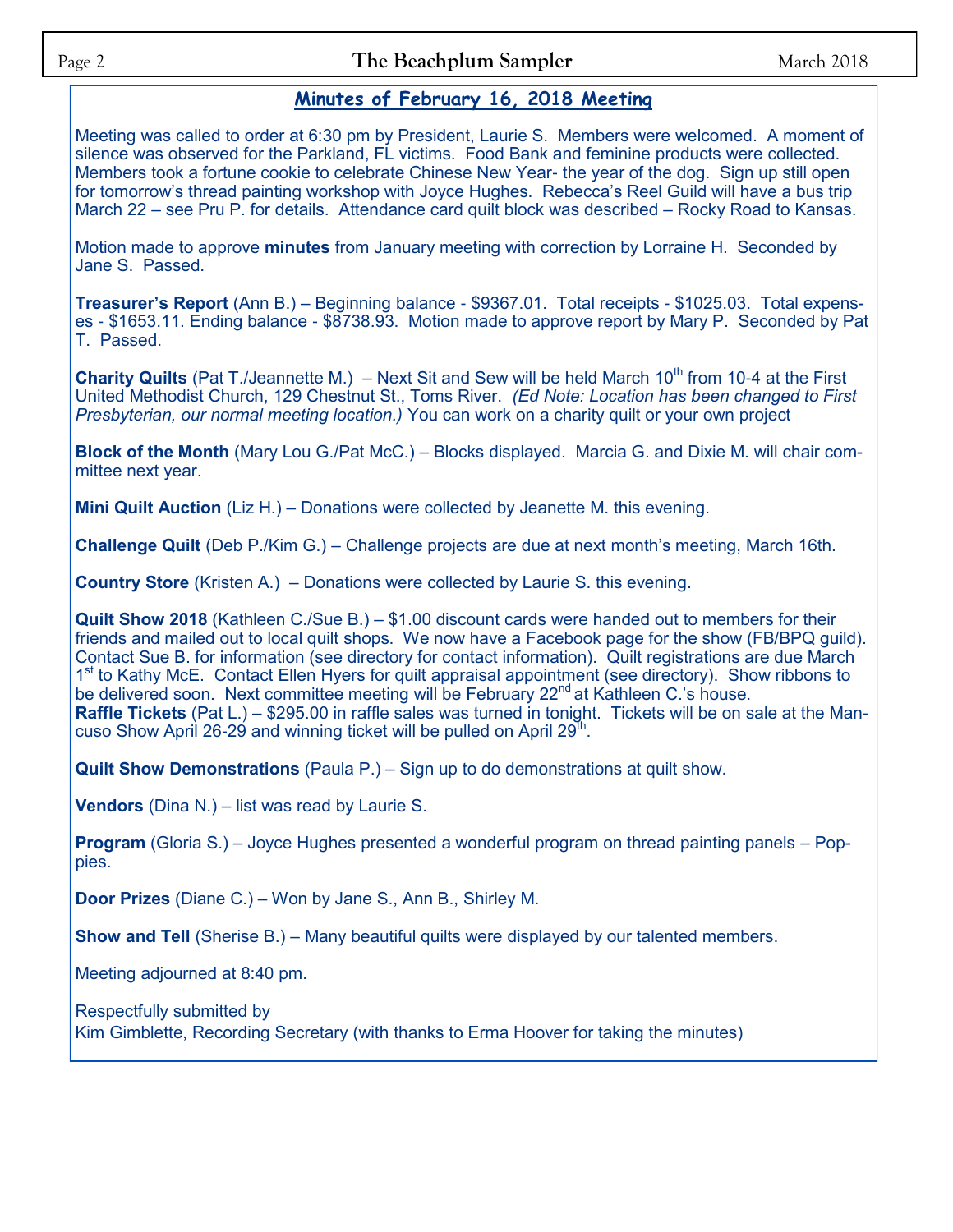# Show & Tell February 2018

- Gloria R—Make & Take
- Dona S—Christmas pickle
- Joyce W—Small quilt auction item, koi quilt

- Jane S—Heart quilt for small quilt auction, white quilt for granddaughter and her husband for their new house family room

- Cathy S—Two items for small quilt auction, charity quilt, sunflowers
- Carol C—Sampler quilt

- Nancy W—Two runners: black & white for friend's new black and white kitchen, blue hexies , small quilt auction

- Pat McC—sewing machine mat/organizer





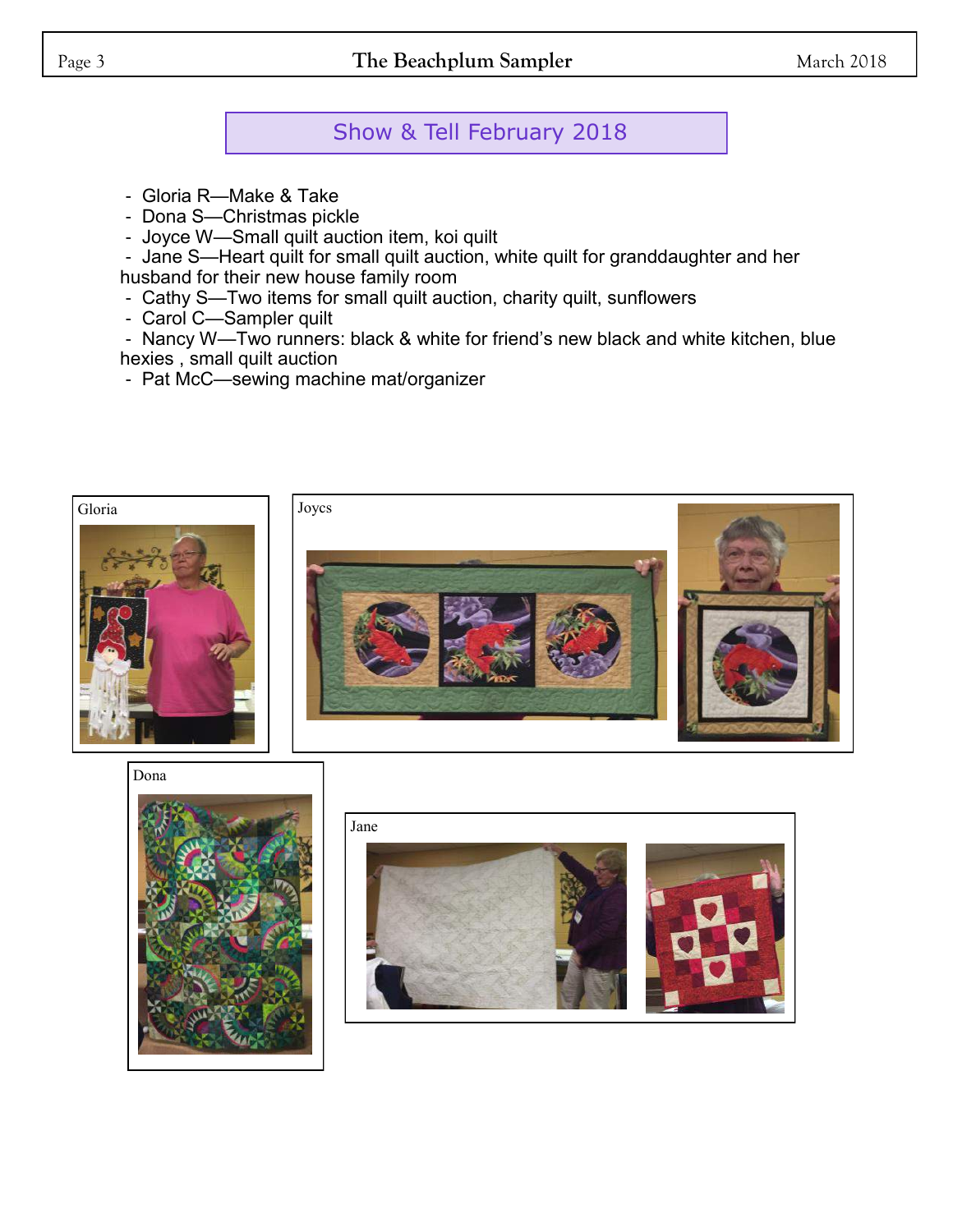## Page 4 **The Beachplum Sampler** March 2018

## Show & Tell February 2018 (cont)

Cathy





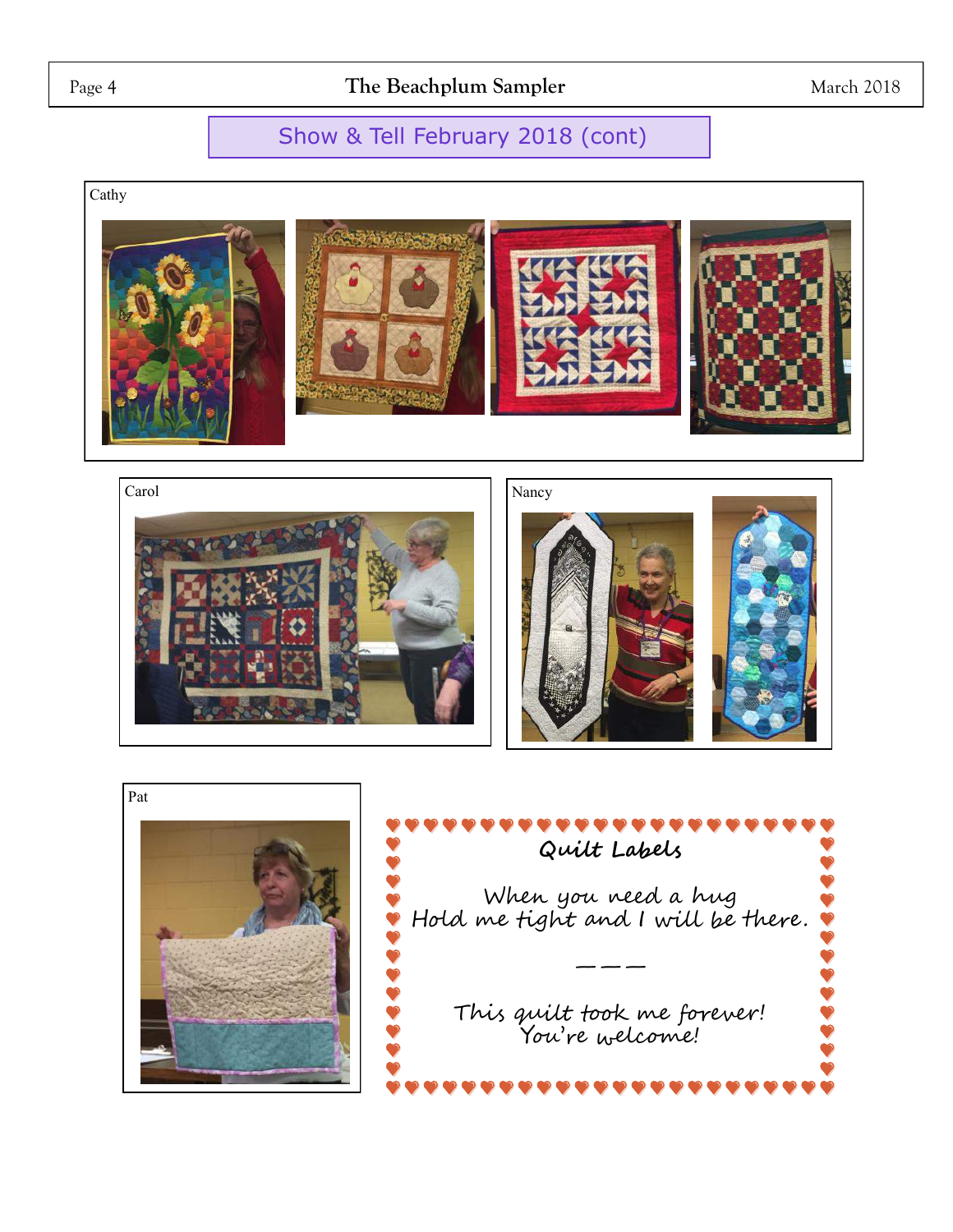

*MARCH:* There will not be a scheduled program. This meeting will be dedicated to our upcoming Quilt Show in April and our Challenge Quilt competition.

*APRIL:* Quilt Show (no meeting is scheduled).

*MAY*: In lieu of the regular "Show & Tell" we'll be viewing all of our members' fabulous quilts from the Quilt Show. Displayed will be Best in Show, Judges Choice, 1st, 2nd & 3rd place. Members will give a brief description on what inspired them. We also welcome all the entries shown as a whole so that all their beautiful quilts can be viewed by all of our Members.

*Linda A:* Will be doing a workshop on the "Judy Niemeyer" paper piecing technique on Saturday, May 19, 2018. Information will be available at the March meeting and a picture of the "Placemat" we will make at the workshop. I'm anticipating this will be a GREAT workshop for all of us.

*JUNE:* We'll celebrate with our pot luck dinner, group photo and installation of officers, and then finish the year with Charades. The winning team will receive gift certificates.

Submitted by,

Gloria O'Squicciarini

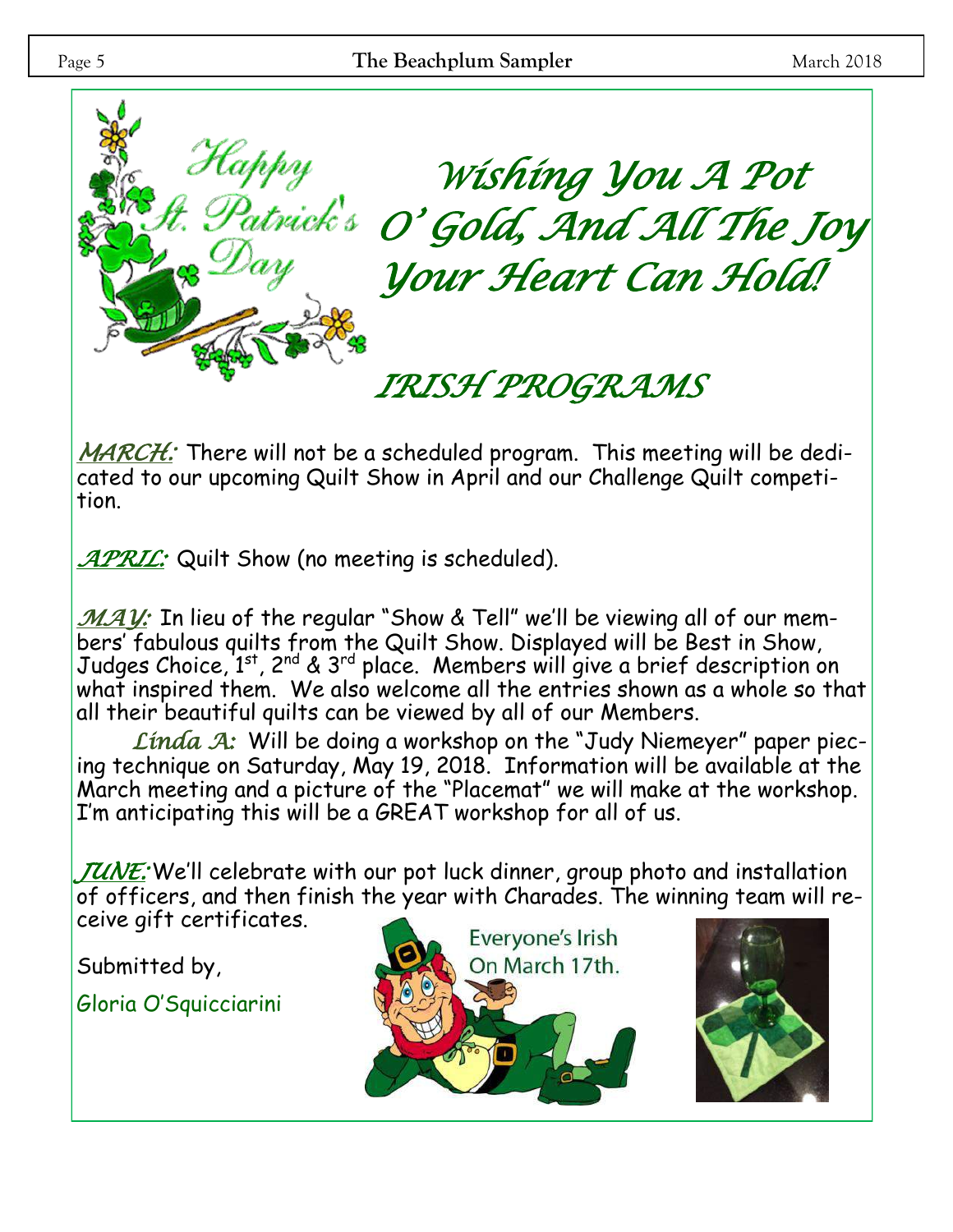# February Meeting and Workshop

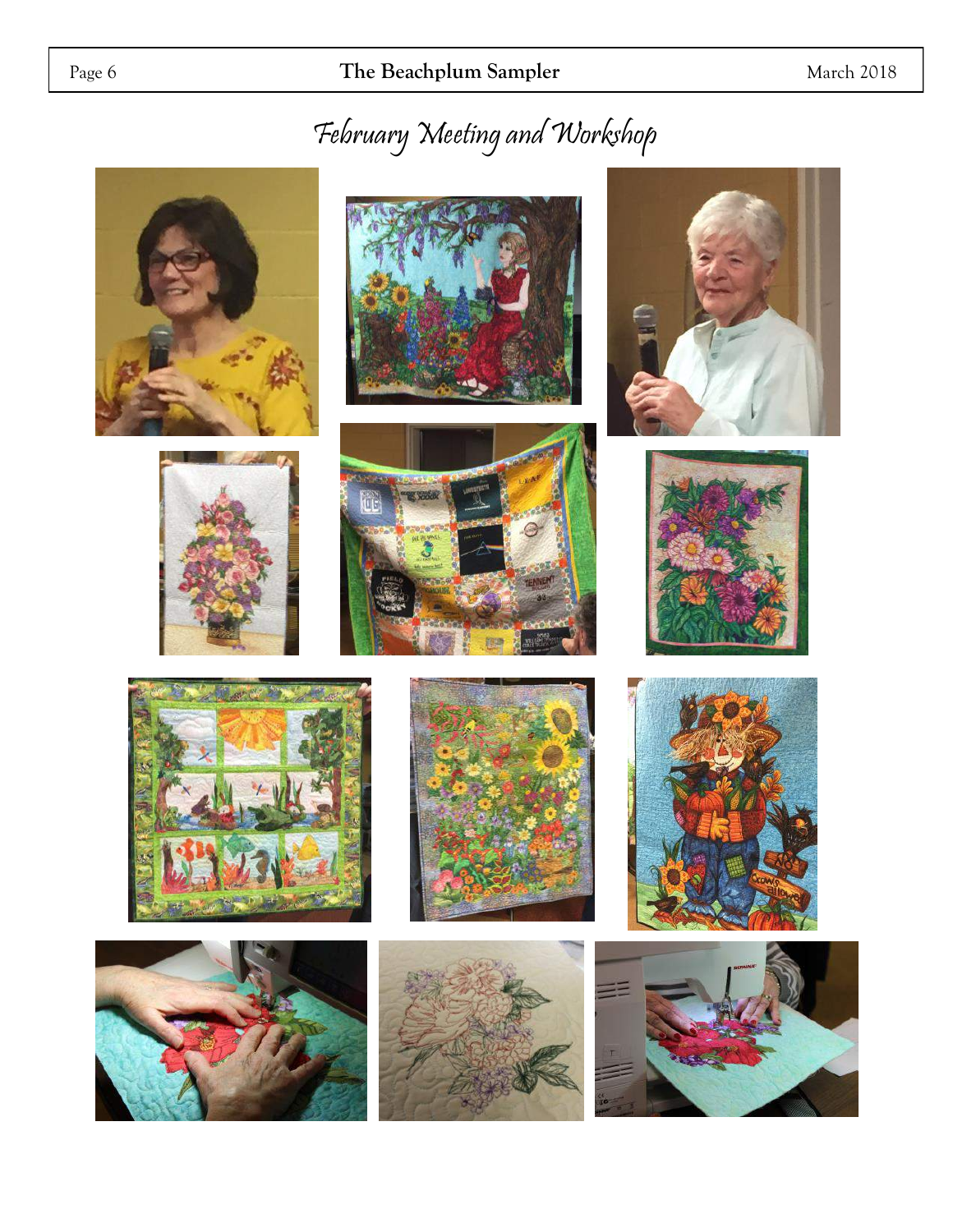

# **BASKETS, BASKETS AND MORE BASKETS!!!**

# **WHAT TO DO?**

**We need to fill them but I need your help!!!**

**Our March meeting will be our last time for donations. We are well on our way but could go a little bit further. I would also like to take this time to Thank everyone for their generous donations. This year we have eight categories:** 

**Our #1 customer attention grabber will be a unique Thread Caddy hand made by Ellen H's husband, Richard, who has graciously agreed to make for us one more time.** 

**The remaining titles are: ITALIAN, BABY, GARDEN, COFFEE & TEA, WOMEN'S ACCESSORIES AND QUILTING. (Our liquor basket has been completed!)**

**Submitted by, Gloria Squicciarini**

### **Quilt Challenge 2018**

Challenge Quilts due at the March Meeting.

Remember to bring your quilt in a pillow case with your contact information on the outside. Include inside the pillow case your registration form, picture, story card and index card filled out with the necessary information.

Looking forward to seeing everyone's creativity!

Any questions or concerns please contact Debbie P. or Kim G.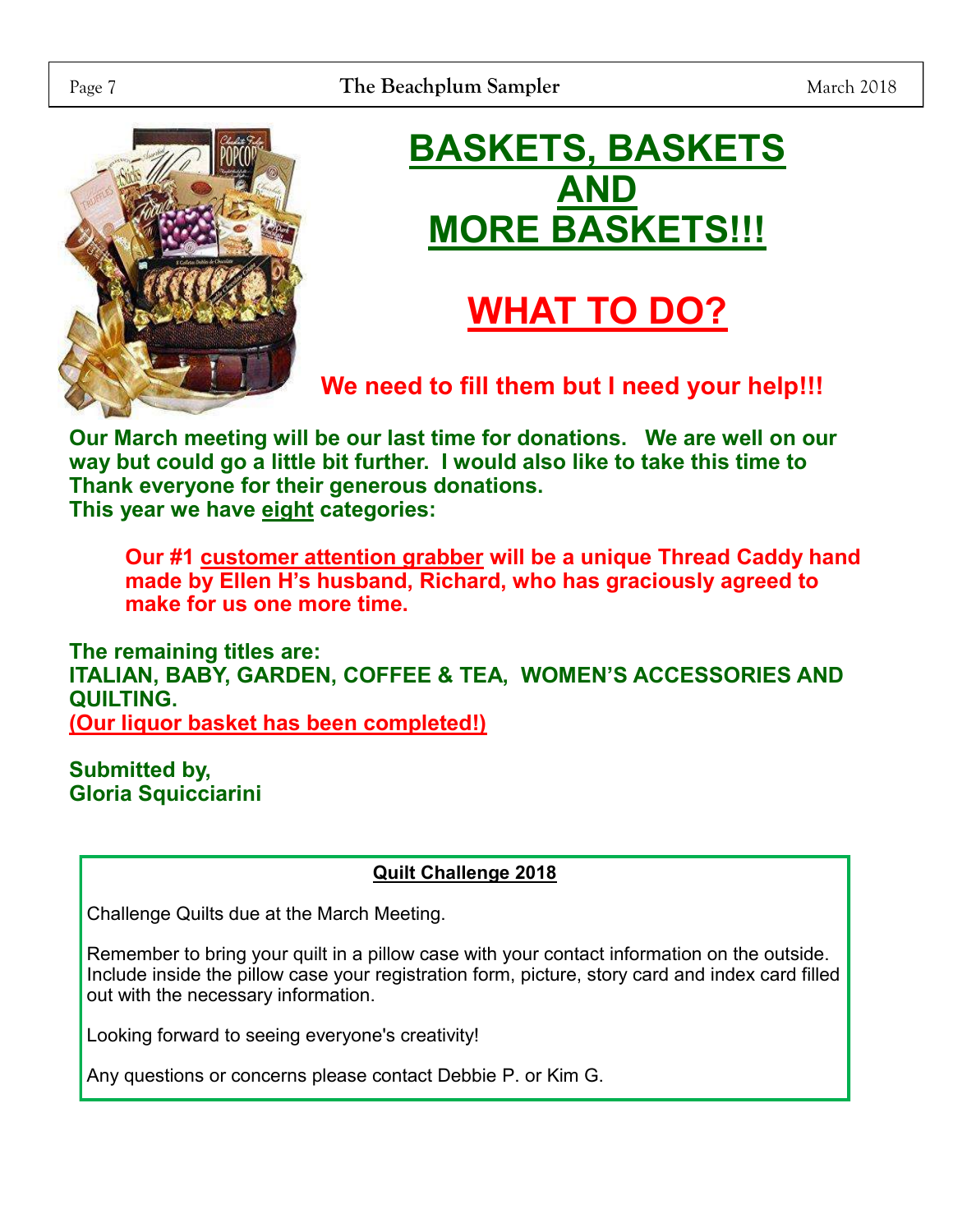

#### **Ten Good Reasons to Buy Fabric**

- 1. It insulates the cupboard where it is kept.
- 2. It keeps the economy moving. It is my duty to support cotton farmers, textile mills, and fabric shops.
- 3. It is less expensive and more fun than psychiatric care.
- 4. I'm participating in a contest—the one who dies with the most fabric wins.
- 5. It keeps without refrigeration, you don't have to cook to enjoy it, you'll never have to feed it, change it, wipe its nose, or walk it.
- 6. Because I'm worth it.
- 7. Like dust, it's good for protecting previously empty spaces in the house. Like the ironing board, the laundry basket, and the dining room table.
- 8. It's not immoral, illegal, or fattening. It calms the nerves, gratifies the soul, and makes me feel good.
- 9. Because it's on sale.
- 10. Buy it now, before your husband retires and goes with you on all your shopping expeditions!

# **Classifieds**

Long arm quilting services - custom, semi-custom, and all over designs available. Every quilt or project will be given individual attention to highlight the design and shine! Call or email for additional information. Kristin Alfano 317-902-2034 or [kalfano@mail.com](mailto:kalfano@mail.com)

Easter is coming upon us and if you are planning to make up an Easter Basket for a young child, I still have children's books for sale. Nutmeg, Basil and Grandma's Quilt by Deborah Ann Perks. The book would make a nice addition to the basket. Cost: \$10.00. I will have copies with me at the meeting if you wish to purchase